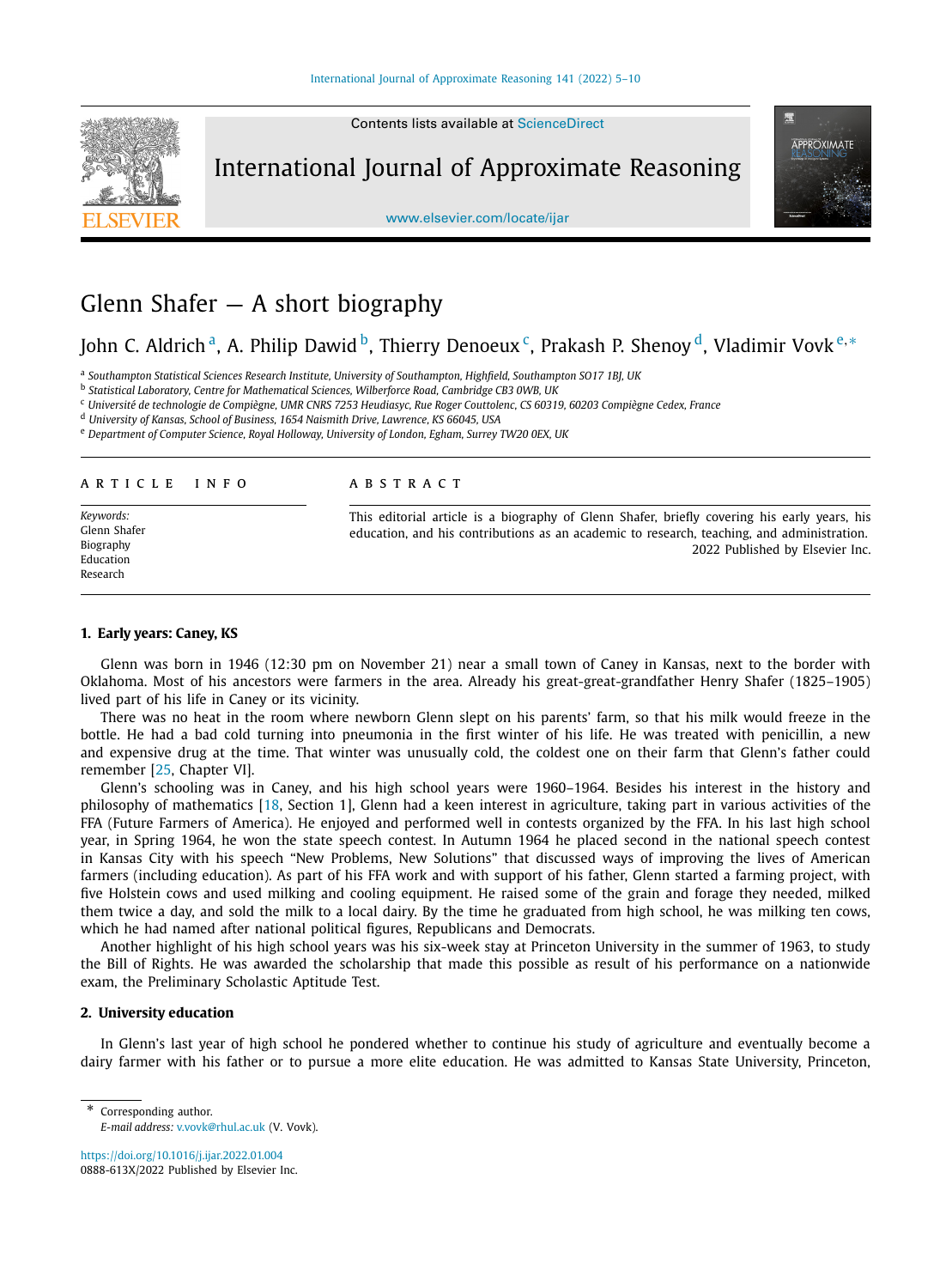Harvard, and Cornell, and he was fortunate to win a National Merit Scholarship to help pay for his study. He decided to go to Princeton, which he had so enjoyed in the summer of 1963, when there had not been any preppy students [[5](#page-5-0)] on campus. He was an undergraduate there from 1964 to 1968.

Glenn had not studied a foreign language in high school and does not even remember hearing one spoken before entering university. Required to learn one at Princeton, he chose French and became enchanted by it. By the beginning of his second year, he was considering a major in French, and through Princeton he was sponsored to spend two months in France in the summer of 1967, in what the French called a *stage*, learning about French business. During the first month he worked in all facets of the production of Roquefort cheese, from the farms to the dairy to the packaging plant. The second month he spent in Paris, in a facility that packaged spare parts for Peugeot automobiles. This early acquaintance with the French language and culture stood him in good stead when he later became interested in the history of mathematical probability.

At the end of his second year, Glenn hesitated between the departments of French, philosophy, and mathematics, deciding in favour of mathematics at the last moment [[18](#page-5-0), Section 1]. He loved Princeton's intellectual opportunities. Even while majoring in mathematics in his last two years, he still was able to follow courses in a wide variety of fields (this is the United States system), and he would have gladly continued doing this for several more years.

After Princeton, Glenn joined the Peace Corps in Afghanistan, teaching geometry in a school for training surveyors and then trying to work in an agricultural project in the Helmand Valley. In the school for surveyors, the principal asked him to bolster the performance of an Afghan teacher. Glenn taught in English, and Afghan teacher translated into Dari, the Afghan dialect of Persian. Having studied Dari before arriving, Glenn soon realized that the translation was faulty. His attempts to improve the translation soon evolved to his teaching in Dari himself, but then he realized that the Pashtun students, about a third of the class, did not understand Dari. He began to study Pashto, but his students' papers convinced him that his efforts were only befuddling his students and humiliating his colleague. When he spoke to his supervisor about leaving, the supervisor asked him to explore the possibility of working with an expensive effort by the US foreign aid program to expand irrigation in the Helmand Valley. The ensuing experience was very interesting but disillusioning for Glenn. Convinced that both the irrigation project and the surveying project, which aimed to create secure land titles, were misguided, out of touch with the country's means and culture, Glenn left Afghanistan after only one year.

At the beginning of the summer of 1969, Glenn flew back to the US via the Soviet Union, stopping in Dushanbe, Tashkent, Moscow, and Leningrad. Dushanbe looked very modern to him compared with the cities in Afghanistan, but he was only able to see what the ethnically Russian tour guide would show him. Moscow and Leningrad looked imposing.

After coming back from Afghanistan, Glenn had to deal with the expectation of military service. He applied for officer training programs and was accepted for an air force program. But within a month the program was cancelled, following the Congress's refusal to appropriate further money for the air force, and then Glenn was called for a draft physical. When the examining doctor saw Glenn's educational credentials, he stunned Glenn by telling him that he did not need to go, and when Glenn said nothing, he excused him from the draft, marking him "4-F" for minor medical problems. Glenn was the only member of his high school class to attend an Ivy League university, and the only male in the class never to serve in the active military or the national guard.

After spending part of the summer at home in Kansas with his parents Glenn went to San Francisco to look for a permanent job, in the meantime working at various temporary jobs, including cleaning offices and being a substitute teacher. He did not find anything that seemed interesting, and he went to graduate school to do a PhD in mathematical statistics. Initially he was not thinking about probability and statistics, but when he showed up in Berkeley, CA, in July 1969, the members of the Mathematics Department in charge of advising applicants were on vacation. Fortunately, Lucien Le Cam was the graduate advisor in the Statistics Department, he was in his office, and his door was open. He assured Glenn that they also did mathematics. Glenn's choice of Statistics over Mathematics in 1969 was also fortunate in view of his interests in philosophy.

Glenn studied at Berkeley for only two quarters, in the winter and spring of 1970, but in addition to being introduced to probability and statistics, he took a course in swimming. His instructor, Teresa Ann (Terry) Shistar, became his first wife.

Glenn was treated very well by the Berkeley statistics department, and learned a lot there; his teachers included Peter Bickel, Eric Lehmann, Florence Nightingale David, and even Jerzy Neyman. But he was very dissatisfied with the Neyman– Pearson philosophy. Having applied for and been awarded a graduate fellowship by the National Science Foundation, he had the option of looking elsewhere, and he was admitted to Chicago and Harvard. One of his teachers suggested to him that he might find Harvard more interesting because it was more applied. He persuaded Terry to move with him to Harvard, and they were married in very private ceremony in Boston in September 1970.

Glenn spent only a year at Harvard, where he again learned a great deal; his teachers included Fred Mosteller and Art Dempster. But Boston proved an unpleasant environment for Terry, and at the end of the year they moved again, to the statistics department at his alma mater, Princeton.

Art Dempster was obviously Glenn's most influential teacher at Harvard. During his year there, Glenn valued most the course Art taught in the history of statistics, but at Princeton he began an intensive study of Dempster's papers on upper and lower probabilities. Glenn kept in close contact with Dempster during the Princeton part, 1971–1973, of his PhD study. His dissertation committee included Dempster and two Princeton faculty members, Geoff Watson, the chair of the Statistics Department, and Gil Hunt, the famous probabilist in the Mathematics Department (and tennis player reaching the quarterfinals of the US National Championships in 1938 and 1939). In 1973 Glenn was awarded a PhD in Statistics from Princeton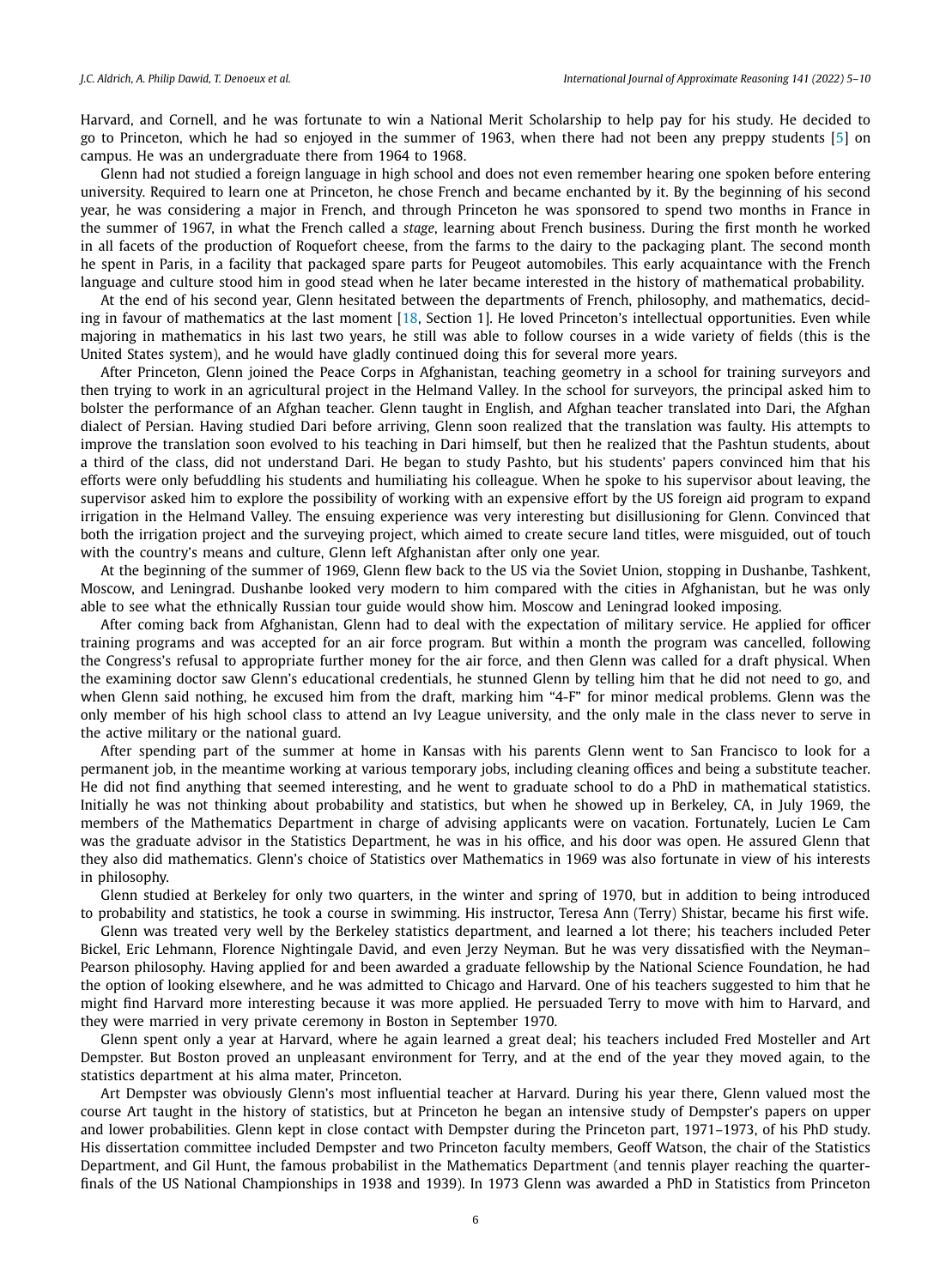University. The dissertation "Allocations of Probability: A Theory of Partial Belief" was submitted in May 1973 and defended in September 1973.

In all three places where Glenn did his PhD studies he had an opportunity to learn more about the history of statistics [[18](#page-5-0), Section 1], from the statisticians Florence Nightingale David at Berkeley and Art Dempster at Harvard, from the historian Ivo Schneider at Princeton, and from the excellent libraries in all three universities. Glenn still believes that "the most enduring advances will draw on history" [\[18,](#page-5-0) Section 13], and this has been one of the main guiding principles in his research. He is convinced that we assume too readily and thoroughly that what is presently taught is natural and inevitable, and that we can overcome this assumption only when we see how fortuitously present thinking arose.

#### **3. Academic career: Princeton period**

Glenn's PhD dissertation was more or less finished already by the summer of 1972. At that time he agreed to become an assistant professor at Watson's department starting from Autumn 1973 (he was "hired casually from the inside" by Watson [[18](#page-5-0), footnote 7]). This allowed him to spend 1972–1973 planning what he regards as the first of his several attempts to write the great American probability book [\[18](#page-5-0), Section 3]. The project did not materialize, but shortly afterwards Glenn wrote his most successful book to date *A Mathematical Theory of Evidence* (1976) [\[10\]](#page-5-0) launching in earnest what came to be known Dempster-Shafer theory. Having an enthusiastic supporter in Watson, Glenn had ample time for conducting research for the book and for writing it.

The 1976 book began as an article about a conjecture, the *weight-of-conflict conjecture*, later proved by a Chinese student, Lian-Wen Zhang [\[28](#page-5-0)]. In order to explain the conjecture, Glenn had to explain the intuitive appeal of what he called "Dempster's rule of combination". His explanation was so long that the article became a book. It was also this explanation, rather the conjecture, that made the book successful. The idea of mathematical method for combining evidence attracted attention in computer science, engineering, philosophy, and other fields, and tens of thousands of citations.

See the celebratory issue of the *International Journal of Approximate Reasoning* [\[4\]](#page-5-0) devoted to the 40th anniversary of Dempster-Shafer theory. Numerous papers on Dempster-Shafer theory published in the journal are listed in the editorial [[3](#page-5-0)].

### **4. Back to Kansas**

In 1976, shortly before [\[10](#page-5-0)] was published, Glenn had returned to Kansas to teach in the Department of Mathematics at the University of Kansas (Lawrence, KS), disregarding Watson's warning "Mathematicians don't know how to treat statisticians" [[18](#page-5-0), Section 4].

Two sons were born to Glenn and Terry in Kansas: Rick in March 1978 and Dennis in April 1981. Sadly, Glenn and Terry divorced in 1985, when the boys were still very young. But both parents remained fully involved in the boys' lives. Rick now works in IT at the University of Pittsburgh. Dennis lives in Salem, Massachusetts, where he continues to pursue a career as a musician, participating in a successful wedding band and teaching at various locales.

Glenn spent most of the academic year 1978–1979 at the Department of Statistics at Stanford on a National Science Foundation postdoctoral fellowship. At Stanford Glenn met many other visiting statisticians, including Tze Leung Lai, who later became a Professor at Stanford, and Akimichi Takemura, a young Japanese statistician. Philippe Smets, who became the foremost leader in developing belief functions until his untimely death in 2005, visited Stanford briefly and surprised Glenn by knocking on his office door to introduce himself.

Glenn's book was just beginning to attract widespread attention, and this led to interactions with computer scientists and psychologists, including Patrick Suppes, Lotfi Zadeh, David Krantz, and Amos Tversky. Suppes was skeptical about Glenn's ideas, wanting a mathematical definition of *evidence*, whereas for Glenn evidence was an episode of experience, formalized only when degrees of belief are constructed from it. Zadeh seemed to have perceived a possible rival. Krantz became a proponent of belief functions, publishing several articles on the topic and becoming a dear friend.

Tversky, when they first met, asked Glenn whether the degrees of belief of the Dempster-Shafer theory were normative or descriptive. Glenn answered that they were neither; they were constructive. They were judgements constructed from evidence and argument, judgements that might be more or less convincing. Glenn and Tversky's efforts to understand each other led to a joint paper [[22](#page-5-0)] comparing the Bayesian and Dempster-Shafer languages as tools for analyzing evidence. Tversky had similar discussions with Howard Raiffa and others. They concluded that the third category, after normative and descriptive, should be "prescriptive" [\[1\]](#page-5-0). In Glenn's eyes, this did not quite hit the mark, as one need not "prescribe" a judgement or an argument to others.

In 1981, Glenn's 1976 book suddenly became widely known in artificial intelligence (AI) as a result of its discovery by three different research groups in California. This is when Jeff Barnett, at Northrup in Los Angeles, called the book's theory the *Dempster-Shafer theory*, a name that stuck [\[18](#page-5-0)]. This led to many invitations to speak at meetings and departmental seminars across the country and in Europe. The "fuzzy" community that had developed around Zadeh was especially interested and friendly.

In 1982, Glenn's critique of Thomas Bayes's famous paper was published in the *Annals of Statistics* [\[11\]](#page-5-0). The paper argued for bringing time back into the foundations of probability. Glenn insisted that conditional probabilities have a claim to validity as degrees of belief or evidential support only when they are conditional with respect to a pre-chosen protocol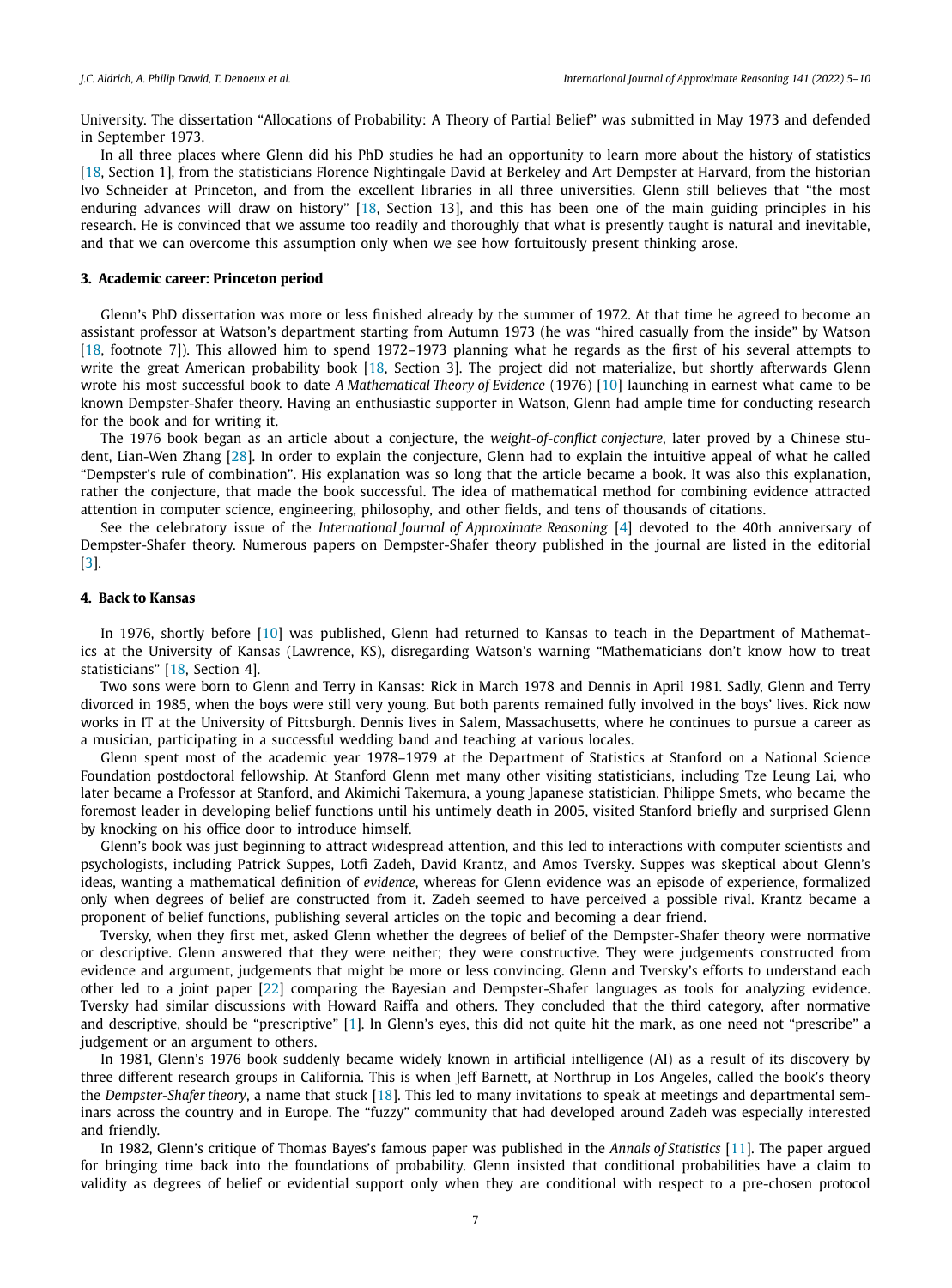(often formalized as a filtration). The idea was further developed in [\[12](#page-5-0)] and eventually evolved into his theory of probability trees.

In the first years of his career, Glenn had a steady flow of grants from the statistics division of the National Science Foundation. He remembers, though, getting a telephone call in the early 1980s from Ron Yager, then a grants officer in a new AI section in the NSF, who suggested that Glenn apply for a much larger grant from his section. Afterwards, he had much larger grants for about a decade. The grants enabled him to support colleagues and students, but they also required writing a lot of applications and reports, and this was often a significant distraction from the work he wanted to do.

In 1984 Glenn moved to the Business School at Kansas from Mathematics. The move happened after a campaign that he organized trying to launch a department of statistics at Kansas. Despite the support of all Kansas statisticians and such luminaries as Fred Mosteller of Harvard, Ingram Olkin of Stanford, and Dennis Lindley of University College London, who came to campus and took part in writing a report to support the idea, the university administration decided against it. It was easier to move Glenn to the Business School.

Right after moving to the Business School, Glenn organized a seminar attended by several fellow statisticians and a few non-statisticians including Prakash Shenoy, then Professor of Decision Sciences. Shenoy and Glenn became close colleagues working together on the computational aspects of Dempster-Shafer theory [\[21,26](#page-5-0)]. Part of this work was summarized in Glenn's 1996 monograph [[15](#page-5-0)] (which was almost completed already in 1992).

In 1988, Glenn was appointed to the business school's Ronald G. Harper chair in artificial intelligence. Because of the growing popularity of Dempster-Shafer theory in the AI community, more and more of Glenn's intellectual contacts and speaking engagements in the 1980s had been in other fields, including computer science, engineering, and psychology. He maintained his self-identification as a statistician in these years, and argued that statistics should broaden its picture of probability; see, e.g., his [\[13\]](#page-5-0). After he left for New Jersey in 1992, the chair was awarded to Shenoy.

The academic year 1988–1989 was Glenn's sabbatical year at the Center for Advanced Study in the Behavioral Sciences, now part of Stanford University. The idea was to begin a book entitled *The Unity and Diversity of Probability*, another version of his great American probability book that was never completed. At the Center, Glenn met his second wife, Nell Irvin Painter, a famous Princeton historian (at this time [[9](#page-5-0)] is perhaps her best known book). They were married in October 1989 in the chapel at Princeton.

# **5. Rutgers**

In 1992, Glenn moved to New Jersey in order to join Nell, after commuting for three years between Kansas and New Jersey. In 1990 Glenn and Judea Pearl had co-edited a book [[20](#page-5-0)] of readings on the different approaches to uncertain reasoning in AI, but by this time he was much more interested in probability trees and their applications, first to causality and then to game-theoretic probability. He spent part of the 1992–1993 academic year in the Department of Philosophy of Princeton University and organized a seminar on causality there. His 1996 book [[14](#page-5-0)] on probability trees and causality grew out of this seminar, as he writes in the preface.

In the same year, 1992, Vladimir Vovk, a mathematician from Moscow, started correspondence with Glenn about using probability trees in the foundations and applications of probability [\[18,](#page-5-0) Section 11]. In May 1994 Glenn travelled to Moscow where they met, and Glenn gave a talk on probability and causality at Moscow State University on May 16, 1994. This started their collaboration that eventually has led to three joint books, [[23](#page-5-0)], [[27](#page-5-0)], and [\[24\]](#page-5-0).

In June 1995 Steffen Lauritzen hosted a week-long seminar at Aalborg University to which he invited Glenn, Vovk, and Philip Dawid, the author of the prequential principle, a key component of game-theoretic probability. Other participants included Judea Pearl and Jan von Plato. This was Glenn's second visit to Lauritzen in Aalborg, the first one being a month at Aalborg in the spring of 1991. Glenn presented the main results of his forthcoming book [[14](#page-5-0)], and Vovk presented an alternative language for probability trees, a kind of perfect information games. When they discussed with Lauritzen the difficulties of publishing new ideas in journals, which tend to be conservative (for a good reason), Lauritzen suggested a simple way out, writing a book. In fact, this was how he wrote his 1988 book  $[6]$  $[6]$ . Glenn and Vovk trace the idea of writing their 2001 book to this meeting [\[23](#page-5-0), preface].

Lauritzen's advice was not the first of this kind. At one point in the 1980s, Dawid pointed out to Glenn that the book, rather than the article, was the natural mode for his thought. He should, Dawid said, publish a book every two years. Glenn took this advice to heart. But interactions with colleagues and students, together with the demands of granting agencies, inevitably led to articles. After his 1976 book it was 20 years before he published another.

In 1996 Glenn's *The Art of Causal Conjecture* [\[14\]](#page-5-0) was published. It gave a very detailed exposition of probability trees, applied them to causality, and argued that probability trees can represent causality in a deeper and more flexible way than causal directed acyclic graphs can. This more detailed representation brings with it a computational cost that is often prohibitive, but more and more applications are becoming practical [\[2\]](#page-5-0).

After *The Art of Causal Conjecture* appeared, Glenn put a lot of work into what he called *event spaces*, where situations or instantaneous events at different levels of refinement coexist. He gave several talks on this topic, preparing a beautiful paper, [\[16\]](#page-5-0) (published in this Special Issue for the first time), for two of them.

In 1996–1997 Glenn, Nell, and Glenn's son Dennis spent a sabbatical year in Paris hosted by Jean-Yves Jaffray, Jean Ville's student and his successor at the University of Paris. He gave lectures on his 1996 book and started working on the 2001 book with Vovk [\[23\]](#page-5-0). Overall, he gave 28 talks in Europe and Tunisia that year, none of them in a department of statistics.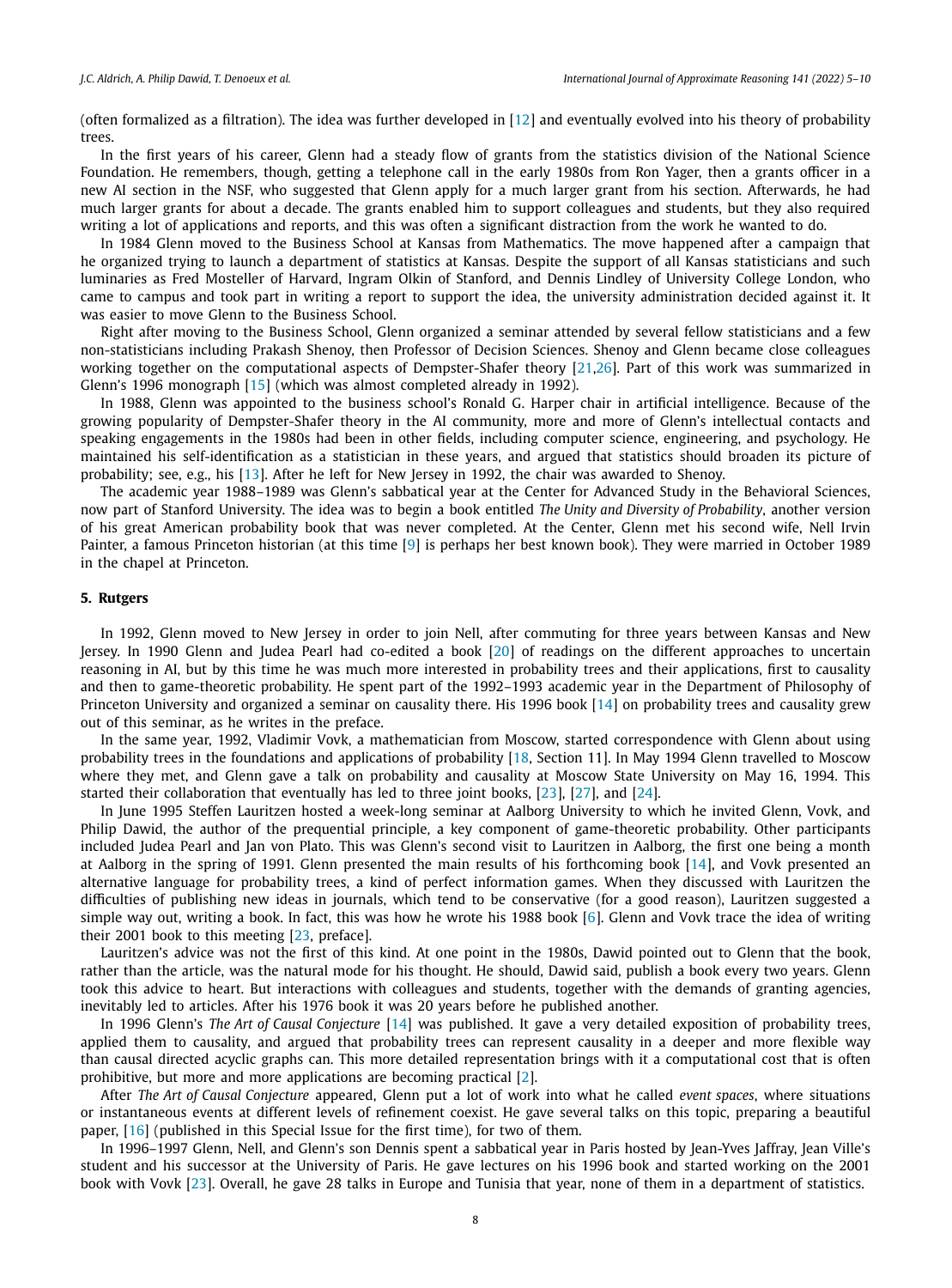While in Paris, Glenn was able to participate in the renowned Paris seminar on the history of probability, which was meeting at that time in the Jardin des Plantes. He had been corresponding with some of its other participants, including Bernard Bru, since the early 1980s. It was a truly interdisciplinary undertaking, held together by the beloved leadership of Marc Barbut (1928–2011). When the seminar launched its *Electronic Journal for History of Probability and Statistics* in 2005, Glenn joined the editorial board. His contributions to the journal included translating many articles from French into English. In the early 2000s, inspired by conversation with Barbut, Glenn collaborated with the energetic managing editor of the journal, Laurent Mazliak, in investigating the story behind the German arrest and subsequent release of the mathematician Émile Borel in 1941. Their dive into the archives cast new light on some aspects of collaboration and resistance in the French university [\[7](#page-5-0)]. The electronic journal flourished from 2005 to 2013 but suffered from the fact that it did not publish enough articles to have an "impact factor" calculated by groups counting citations. The tributes to Barbut in its last issue included one by Glenn [\[17](#page-5-0)].

In Spring 2001 Glenn was a Fulbright fellow at the Free University of Berlin, hosted by Hans-J. Lens. He again spent quite a bit of his time speaking across the continent. He and Vovk were finishing their book, and he was spending most of his time on this. In the same year, 2001, the book was published. One of its main ideas was to replace measure with perfect-information games in the foundations of probability, essentially making Jean Ville's martingales the new foundation of probability.

In 2002 Glenn and Nell moved from Princeton to Newark, the place of Glenn's work and the largest and liveliest city in New Jersey, next to New York. There Glenn became more involved in university activities, while he and Nell became part of the larger community and the art scene.

In 2005 a book on conformal prediction [[27](#page-5-0)] co-authored by Glenn appeared. Lauritzen's 1988 book [\[6](#page-5-0)] played a role in this project as well. During the 1995 workshop he gave a copy of his book to each participant, and the central notion of repetitive structure studied in his book also played a central role in [[27](#page-5-0)].

Glenn took an active part in preparing "The Splendors and Miseries of Martingales", a special issue about martingales of the *Electronic Journal for History of Probability and Statistics* published in 2009. One of the papers that he contributed was the massive "The education of Jean André Ville", in which he traces Ville's life and ideas up to the time of the defence of his thesis (1939), in which Ville introduces martingales in an attempt to overcome drawbacks of von Mises's picture of the foundations of probability. At this time Glenn and his colleagues are preparing a book based on this special issue. He and Laurent Mazliak are the co-editors. "The education of Jean André Ville" will not be in this edited book but will be part of Glenn's biography of Ville, which he plans as his next big project.

A second book by Glenn and Vovk on game-theoretic probability, [\[24\]](#page-5-0), was published in 2019. It started as a second edition of the first book [[24](#page-5-0)], but soon it became clear that it was becoming a very different book. In particular, it incorporated some of the great work done by the Tokyo school of game-theoretic probability headed by Kei Takeuchi and Akimichi Takemura.

At this time Glenn is promoting a simple special case of the betting framework of [\[24\]](#page-5-0) as a new foundation of statistics [[19](#page-5-0)]. Despite its simplicity, it opens new opportunities, and it was the topic of one of the sessions of the ISI World Congress in the summer of 2021.

In the business school in Kansas, Glenn was in a management science group and taught statistics, probability, and decision science. When he moved to the Rutgers Business School, he joined its Department of Accounting and Information Systems. The department was interested in his work because Dempster-Shafer theory was being used in expert systems for financial auditing, and this and his other work was relevant for information systems. Glenn taught auditing, information systems, statistics, and finance and worked with doctoral students in accounting, finance, and management science.

In 1997–2000 and 2003–2010 Glenn directed the school's doctoral program. He agreed because he wanted to improve the program to the point that it would attract students qualified to work on the more mathematical aspects of causal reasoning and game-theoretic probability. But once he started managing the program, his focus shifted to helping its existing students. Some of his colleagues felt that he was better for the students than the faculty. He reorganized the curriculum, turning the program from one where many students lingered for years and often left without degrees to one where a very large majority of students graduated in five years and obtained university positions. He also improved the admission and funding policies, increasing the number of minority students and graduates, directing funding to students who most needed it while expanding the program by allowing wealthier students to pay their own way.

From January 2011 to December 2014 Glenn was the Dean of the Rutgers Business School. He took the job on an emergency basis, following the sudden resignation of the current dean, at a time when the school was confronted with the need to expand its undergraduate teaching immensely to accommodate additional students. Many faculty members who were at first pleased that the school would be headed by an exceptionally accomplished scholar rather than a professional administrator were again less happy when he made changes that were needed to fulfil the school's mission for the students. Nevertheless, his leadership team was able to enhance student diversity, provide more access to less privileged students, expand support for faculty research, obtain funds for new endowed chairs, begin a number of new graduate programs, and strengthen connections with the business community.